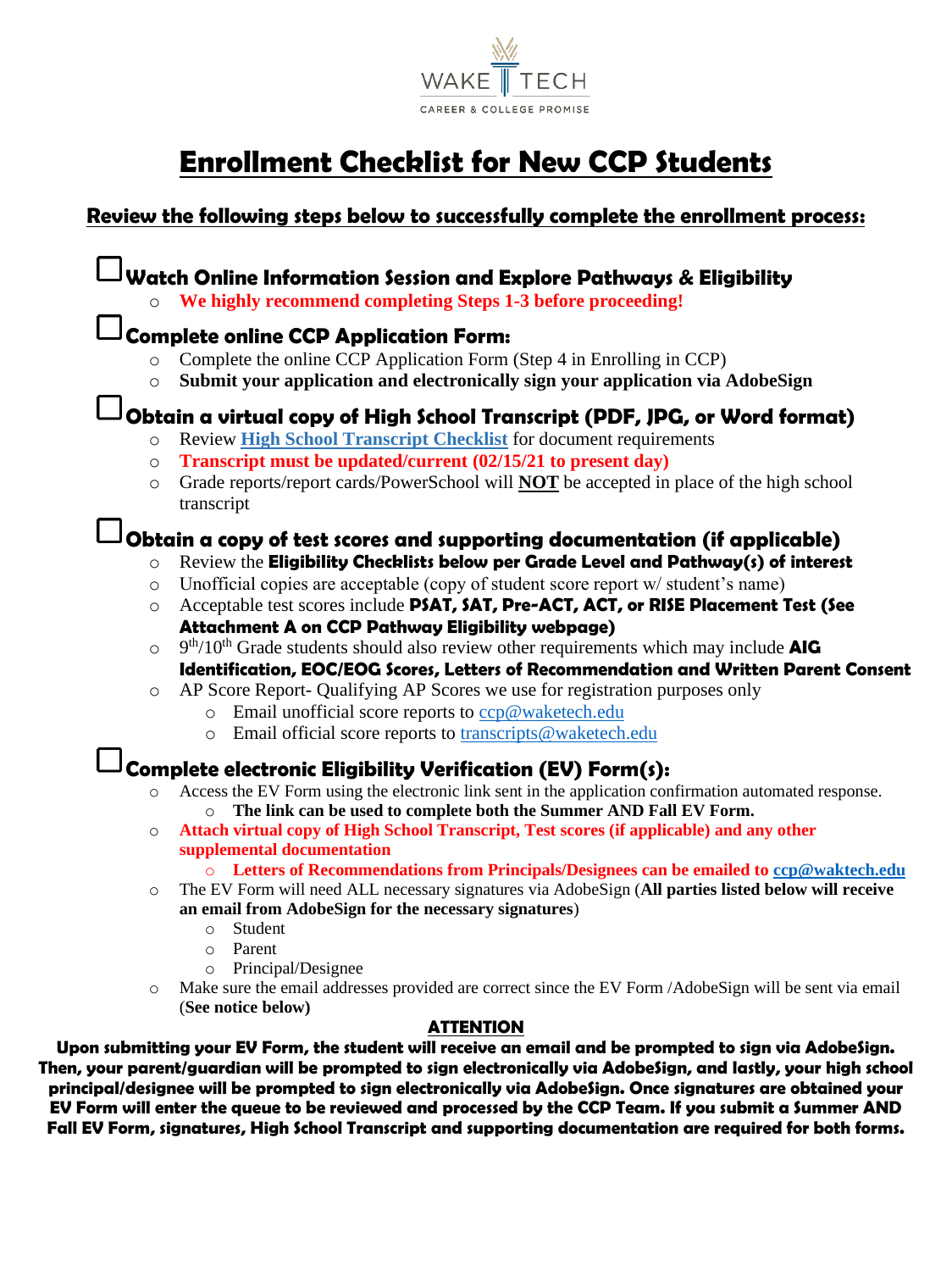## **Obtain Letter of Acceptance**

- Students will receive their acceptance letter upon the review and approval of the CCP Team.
- Within the Letter of Acceptance, students will receive their Wake Tech Student ID Number and **instructions to activate their Wake Tech account/email, complete New Students Orientation, and complete the eLearning Intro Assessment**

## **Complete Direct Placement Form for Higher Level Math (if applicable)**

- Students **WILL NOT** be registered for higher level math (MAT 271, MAT 272, MAT 273) without supporting documentation
- o Submit the Direct Placement Form and supporting documentation to support the request for direct placement to [ccp@waketech.edu](mailto:ccp@waketech.edu)

# **CCP 11th/12th Grade CTE & CT Pathway Eligibility Documentation Checklist**

## **Career Technical Education (CTE) Pathway:**

Tuition-free course credits toward an entry-level job credential, certificate or diploma for eligible high school students.

### **11th/12th Grade Career and Technical Education (CTE) Pathway Eligibility:**

Be a high school Junior or Senior **and**:

- Have an unweighted, cumulative GPA of 2.8 or higher on high school courses; **or**
- $\Box$  Demonstrate college readiness in English, Reading and Mathematics on an assessment (See Attachment A for college readiness scores.); **or**
- $\Box$  Have the recommendation of the high school principal or his/her designee and his/her rationale for recommendation (in memo form) in place of GPA requirement (assessment scores should be considered)
- $\Box$  NOTE: If the pathway requires any course on the UGETC (Universal General Education Transfer Component) list, the same criteria for the transfer pathway will be required.

**\*\*Recommendation will not be allowed for CTE pathways that include UGETC (Universal General Education Transfer Component) course(s) included in the pathways.**

**\*\*All students must meet course prerequisites in order to be registered.**

## **College Transfer (CT) Pathway:**

Tuition-free courses credit towards the Associate Degree in Arts, Engineering, Science and Fine Arts and a four year-degree.

#### **11th/12th Grade College Transfer (CT) Pathway Eligibility:**

Be a high school Junior or Senior **and**:



 $\Box$  Demonstrate college readiness in English, Reading and Mathematics on an assessment (See Attachment A for college readiness scores)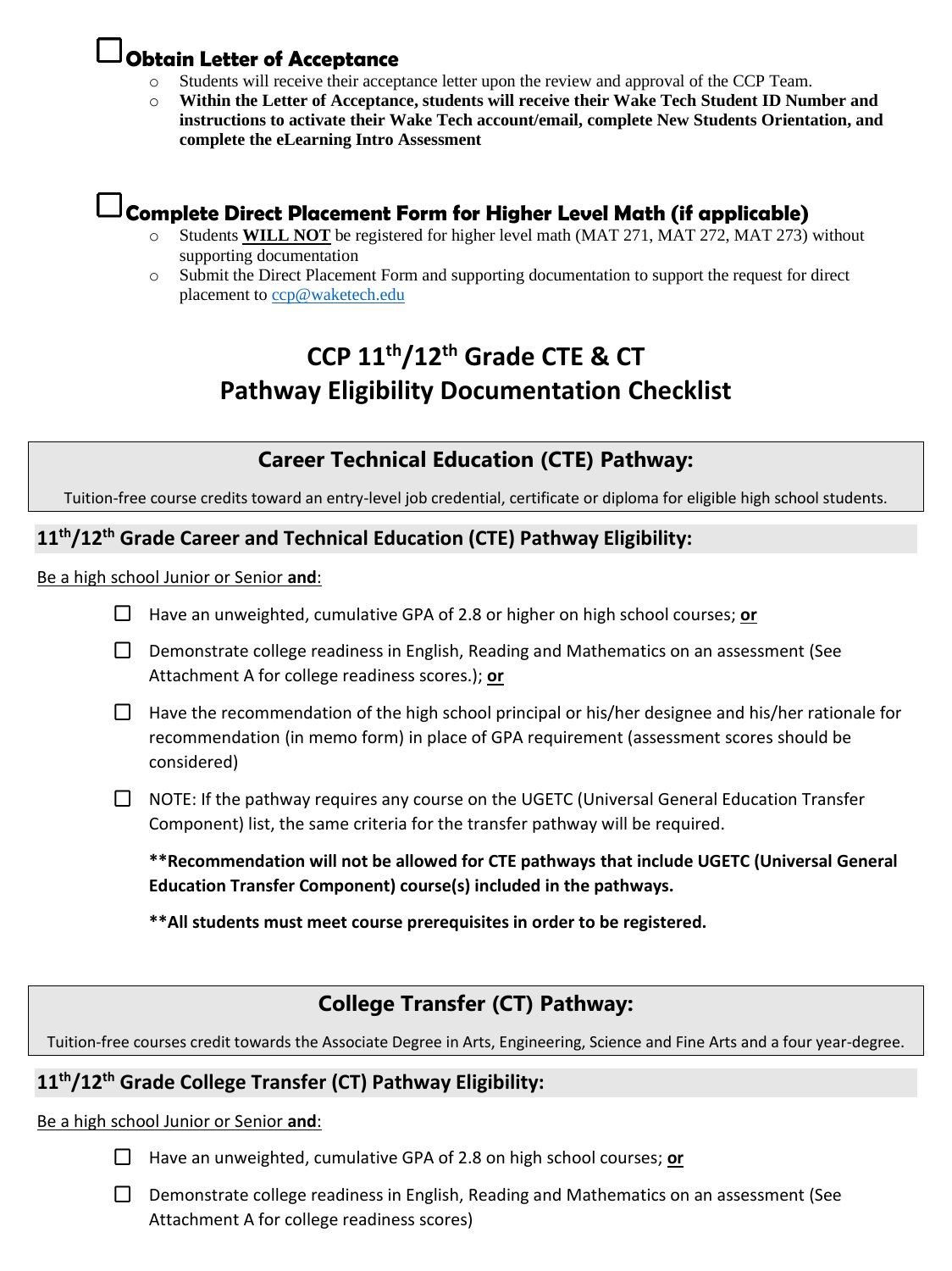**\*\*All students must meet course prerequisites in order to be registered.**

# **CCP 9 th/10th Grade CTE & CT Pathway Eligibility Documentation Checklist**

# **Career Technical Education (CTE) Pathway**

Tuition-free course credits toward an entry-level job credential, certificate or diploma for eligible high school students.

## **9 th/10th Grade Career and Technical Education (CTE) Pathway Eligibility**

### **Student must meet criteria listed under option 1 or option 2 in order to be eligible to take part in the CTE Pathways.**

## **Option 1:**

#### Be a high school Freshman or Sophomore **and**:

- $\Box$  Have the recommendation of the high school principal or his/her designee (assessment scores should be considered) and rationale for recommendation in memo form; **and**
- Pass Math I with a grade of C or better (or P or better); **and**
- □ Score a 3, 4, or 5 on the End of Course assessment (EOC) for Math I; **and**
- □ Score a 3, 4, or 5 on the 8th grade End of Grade ELA assessment (or 7<sup>th</sup> grade ELA assessment); **and**
- $\Box$  Enroll in Engineering (40xxx), Construction (35xxx), Business Technologies (25xxx) and/or Information Technologies (25xxx)

**\*\*See Pathway Eligibility page for detailed pathway choices**

#### **OR**

#### **Option 2:**

#### Be a high school Freshman or Sophomore and:

 $\Box$  Have the recommendation of the high school principal or his/her designee (assessment scores should be considered) in memo form; **and**

- $\Box$  Demonstrate college readiness in English, Reading and Mathematics on an assessment (See Attachment A for college readiness scores.) **and**
- Enroll in Engineering (40xxx), Construction (35xxx), Business Technologies (25xxx) and/or Information Technologies (25xxx)

**\*\*See Pathway Eligibility page for detailed pathway choices**

## **College Transfer Pathway**

Tuition-free courses credit towards the Associate Degree in Arts, Engineering, Science and Fine Arts and a four-year degree.

#### **College Transfer Pathway Eligibility:**

**Student must meet all listed criteria in option 1 or option 2 in order to be eligible.**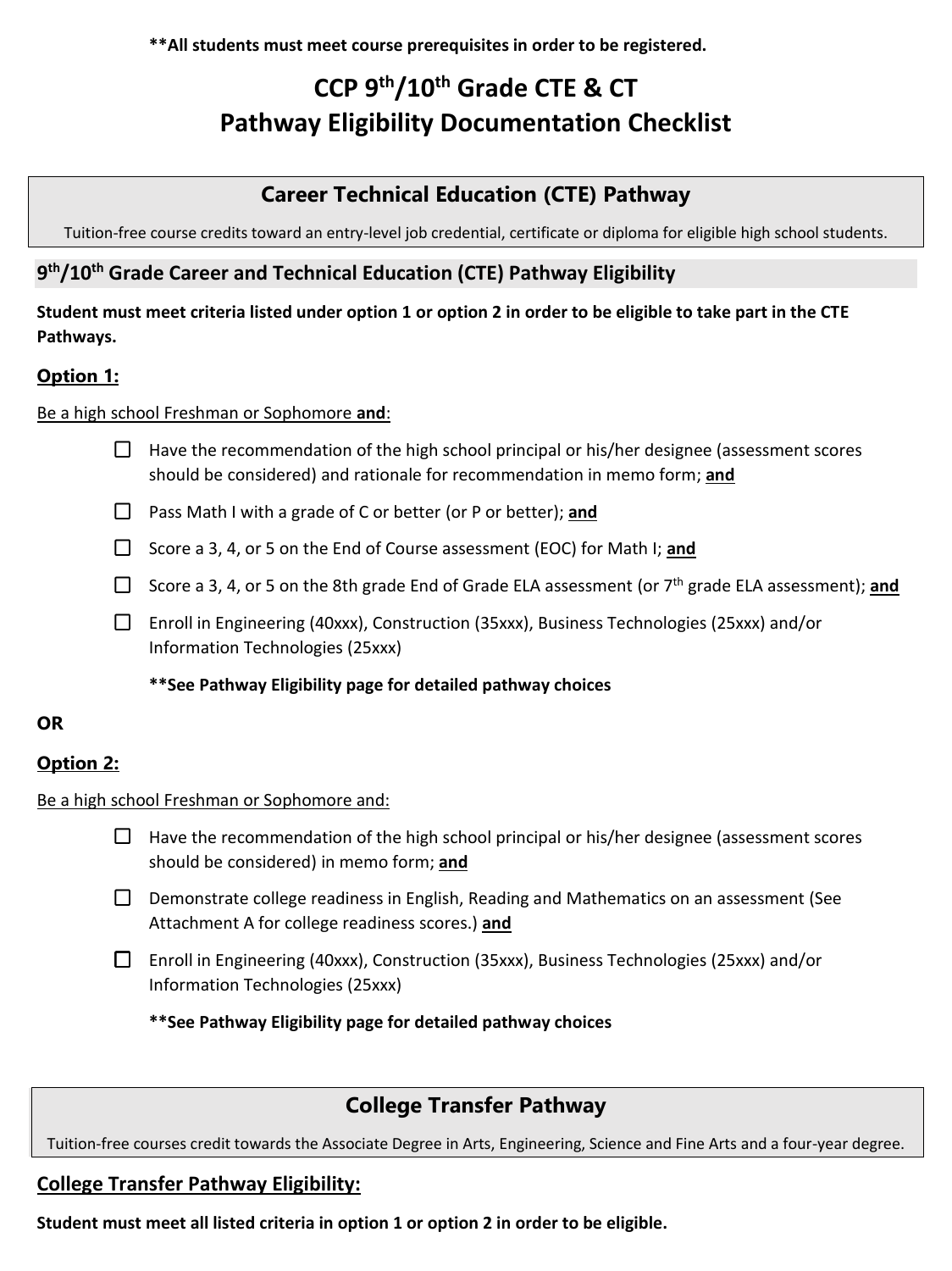# **9 th/10th Grade College Transfer (CT) Pathway Eligibility:**

#### **Option 1:**

#### Be a high school Freshman or Sophomore **and**:

- Be identified as gifted by local AIG plan in English/Reading and Mathematics **(See Recommended Local AIG Plan Documentation Examples below)**; **and**
- $\Box$  Demonstrate college readiness in English, Reading and Mathematics on an approved assessment (See Attachment A for college readiness scores); **and**
- $\Box$  Receive recommendation verifying the student has maturity to enroll from high school principal (or equivalent administrator) via memo; **and**
- Receive written consent of the student's parent/guardian via memo; **and**
- Receive **mandatory** academic advising prior to enrollment in the program (Schedule CCP Virtual Advising Appointment)

#### **OR**

#### **Option 2:**

- $\Box$  Be identified as academically or intellectually gifted in English, Reading and Mathematics on an aptitude **and** achievement test as evidenced by a score in the range between the 92nd percentile and the 99th percentile on an aptitude **and** an achievement test included in the Mental Measurements Yearbook published by the Buros Institute of Mental Measurements **(See Page 3 for Recommended Acceptable Tests)**; **and**
- $\Box$  Demonstrate college readiness in English, Reading and Mathematics on an approved assessment (See Attachment A for college readiness scores); **and**
- $\Box$  Receive recommendation verifying the student has maturity to enroll from high school principal (or equivalent administrator) via memo **and**
- Receive written consent of the student's parent/guardian via memo; **and**
- $\Box$  Receive academic advising prior to enrollment in the program (Schedule CCP Virtual Advising Appointment)

**\*\*Freshmen and Sophomores may not enroll in any CTE pathways that contain UGETC (Universal General Education Transfer Component) courses.**

#### **Recommended Local AIG Plan Documentation for Eligibility**

- **Individual Student Profile (ISP)**
- **Differentiated Education Plan (DEP)**
	- **\*\*See Pathway Eligibility webpage for examples**

#### **List of Acceptable Aptitude and Achievement Tests**

- **CogAT (Aptitude)**
- **IOWA (Achievement)**
- **Woodcock-Johnston IV (Achievement)**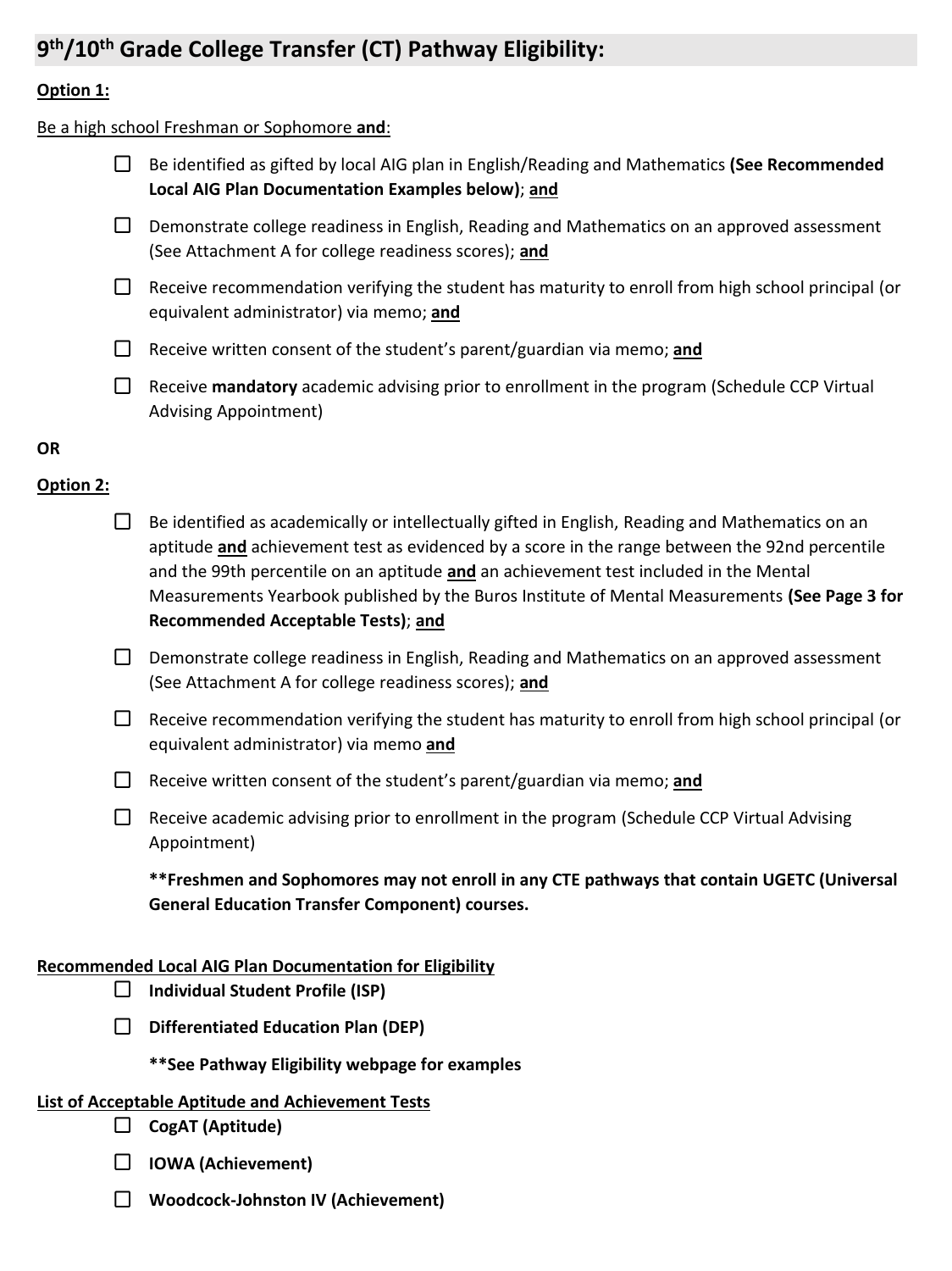*\*Any other Aptitude and Achievement tests submitted will be reviewed for eligibility*

**\*\*See Pathway Eligibility webpage for examples**

# **College Readiness Benchmarks (Attachment A)**

**\*CCP Program Eligibility Benchmarks on Approved Diagnostic Assessment Tests**

| <b>Test</b>                                  |                                                                                        | PSAT 10 and<br><b>PSAT/NMSQT</b><br>(2015 and Future)                                  | <b>SAT</b><br>(March 2016 and<br><b>Future</b> )                                  | <b>Pre-ACT</b><br>and<br><b>ACT</b>                   | <b>NC DAP</b><br>(NCCCS Cut<br>Score)              | <b>RISE</b><br><b>Placement</b><br><b>Test</b>                                                       |
|----------------------------------------------|----------------------------------------------------------------------------------------|----------------------------------------------------------------------------------------|-----------------------------------------------------------------------------------|-------------------------------------------------------|----------------------------------------------------|------------------------------------------------------------------------------------------------------|
| English                                      |                                                                                        | 26 or a composite<br>score of 460 for<br>Evidenced-Based<br><b>Reading and Writing</b> | 480<br>18<br>composite score for<br>Evidenced-Based<br><b>Reading and Writing</b> |                                                       | Composite<br>score of 151 or<br>higher             | 70 or higher<br>on Tier 1 and<br>Tier <sub>2</sub><br>(See RISE<br>placement)                        |
| Reading                                      | 26 or a composite<br>score of 460 for<br>Evidenced-Based<br><b>Reading and Writing</b> |                                                                                        |                                                                                   | 22                                                    |                                                    |                                                                                                      |
| <b>Mathematics</b>                           | 24.5 or 510                                                                            |                                                                                        | 530                                                                               | 22                                                    | 7 on each<br>assessment for<br>DMA 010 thru<br>060 | 70 or higher<br>on Tier 1 and<br>Tier 2 and<br>Tier <sub>3</sub><br>(See RISE<br>placement<br>Guide) |
| <b>Advanced</b><br><b>Placement (AP)</b>     |                                                                                        | <b>International Baccalaureate (IB)</b>                                                |                                                                                   | <b>Cambridge International</b><br><b>Examinations</b> |                                                    |                                                                                                      |
| English,<br>Language<br>and<br>Composition   | 3 or<br>IB English A (Standard or Higher<br>higher<br>Level)                           |                                                                                        |                                                                                   | 4 or higher                                           | <b>AS Level</b><br>English<br>Language             | C or<br>higher                                                                                       |
| English,<br>Literature<br>and<br>Composition | 3 or<br>IB Mathematics (Higher Level)<br>higher                                        |                                                                                        |                                                                                   | 4 or higher                                           | A Level English<br>Language                        | C or<br>higher                                                                                       |